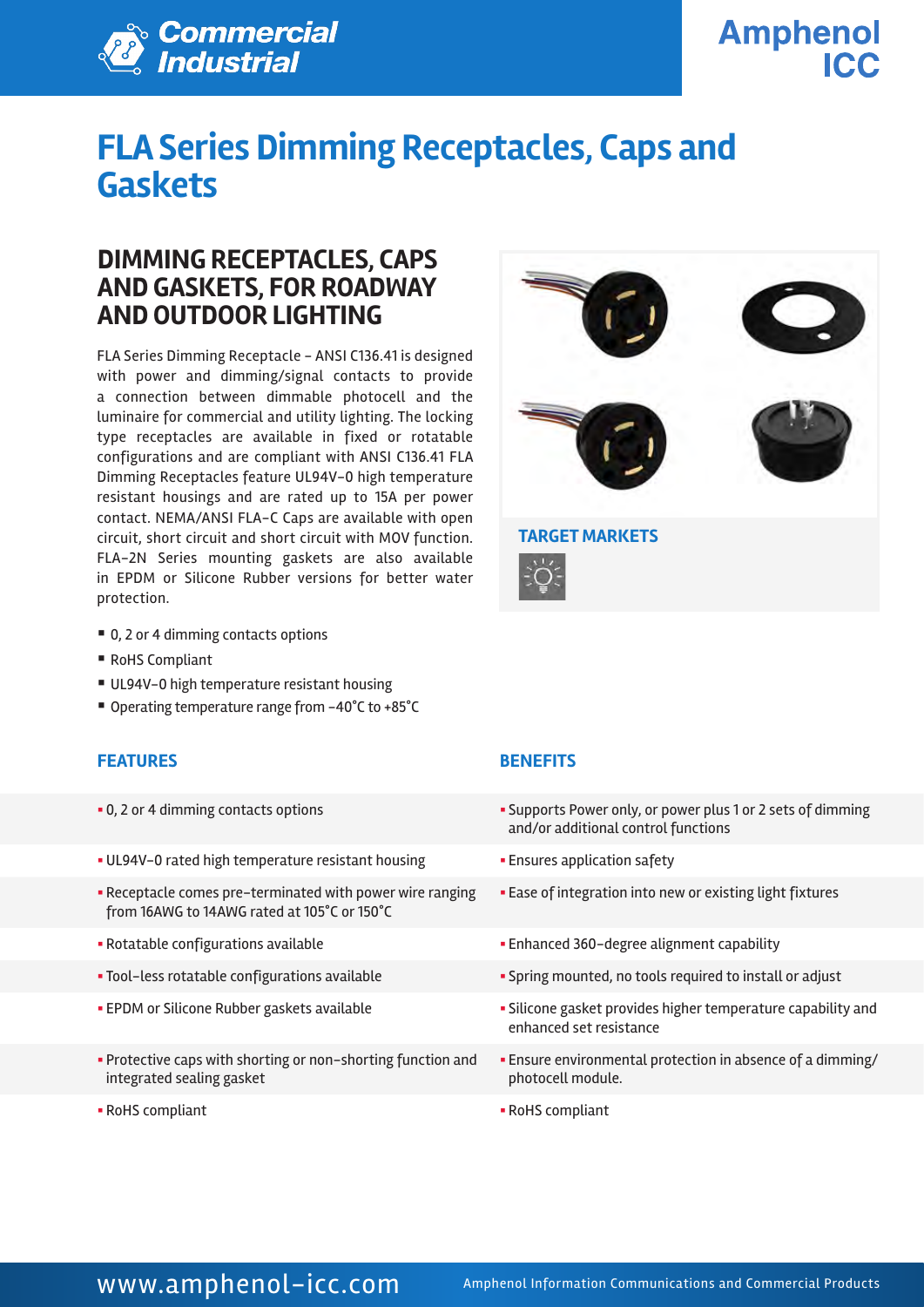### **TECHNICAL INFORMATION**

#### **MATERIAL**

- § Housings: High temperature resistant thermoplastic, UL94V-0 rated, black
- § Material for Gasket: EPDM or silicone rubber
- Dimmable Contacts: Copper alloy plated with 0.76μm (30μ") min. gold over nickel
- § Dimmable Contact Wire: Copper with PVC insulation, UL 10070, 18AWG
- § Power Contacts: Copper alloy plated with tin over nickel
- § Power Contact Wire: Copper with PVC insulation, UL 10070, 14AWG or 16AWG

#### **MECHANICAL PERFORMANCE**

- § Thermal Shock: 25 cycles from -40°C and 105°C, per EIA-364-32
- § Mechanical Shock: 30 G's, ½ sine, 11ms, per EIA-364-27
- § Humidity: Per EIA-364-31, Method IV, Cond. B, Omitting 7b
- § Vibration with Load: 15A load, per EIA-364-28, Condition I
- § Salt Spray: 240 hrs, per EIA364-26
- § Durability: 25 cycles, per EIA-364-09
- § Operating Temperature Receptacle : -40°C to +85°C
- § Operating Temperature Gaskets:
- § -40°C to +50°C (EPDM Rubber)
- § -40°C to +150°C (Silicone Rubber)
- § Temperature Rise: 30°C max ∆T at rated current, per EIA-364-70
- § Ingress Protection Ratings: IP66 (with approved gaskets and caps)
- § Impact Rating: IK09/Top Side

#### **RECEPTACLE ELECTRICAL CHARACTERISTICS**

- § Power Contact Voltage Rating: 600V AC/DC
- § Power Contact Current Rating: 15A max. per circuit at 25°C
- § Dimming Contact Voltage Rating: 30V DC
- § Contact Resistance LLCR: ∆30mΩ max.
- § Insulation Resistance: 500MΩ min. at 500V DC test voltage
- § Dielectric Withstanding Voltage: 2500V AC

#### **PACKAGING**

§ Box

### **SPECIFICATION**

§ Amphenol Specification: S6143C

#### **ENVIRONMENTAL**

§ RoHS compliant per EU directive 2011/65/EU and amendments

### **APPROVALS & CERTIFICATION**

§ UL, Certification Number: E514916

#### **TARGET MARKETS/APPLICATIONS**



Roadway Lighting Outdoor Lighting Area Lighting

### WWW.amphenol-icc.com **Disclaimer**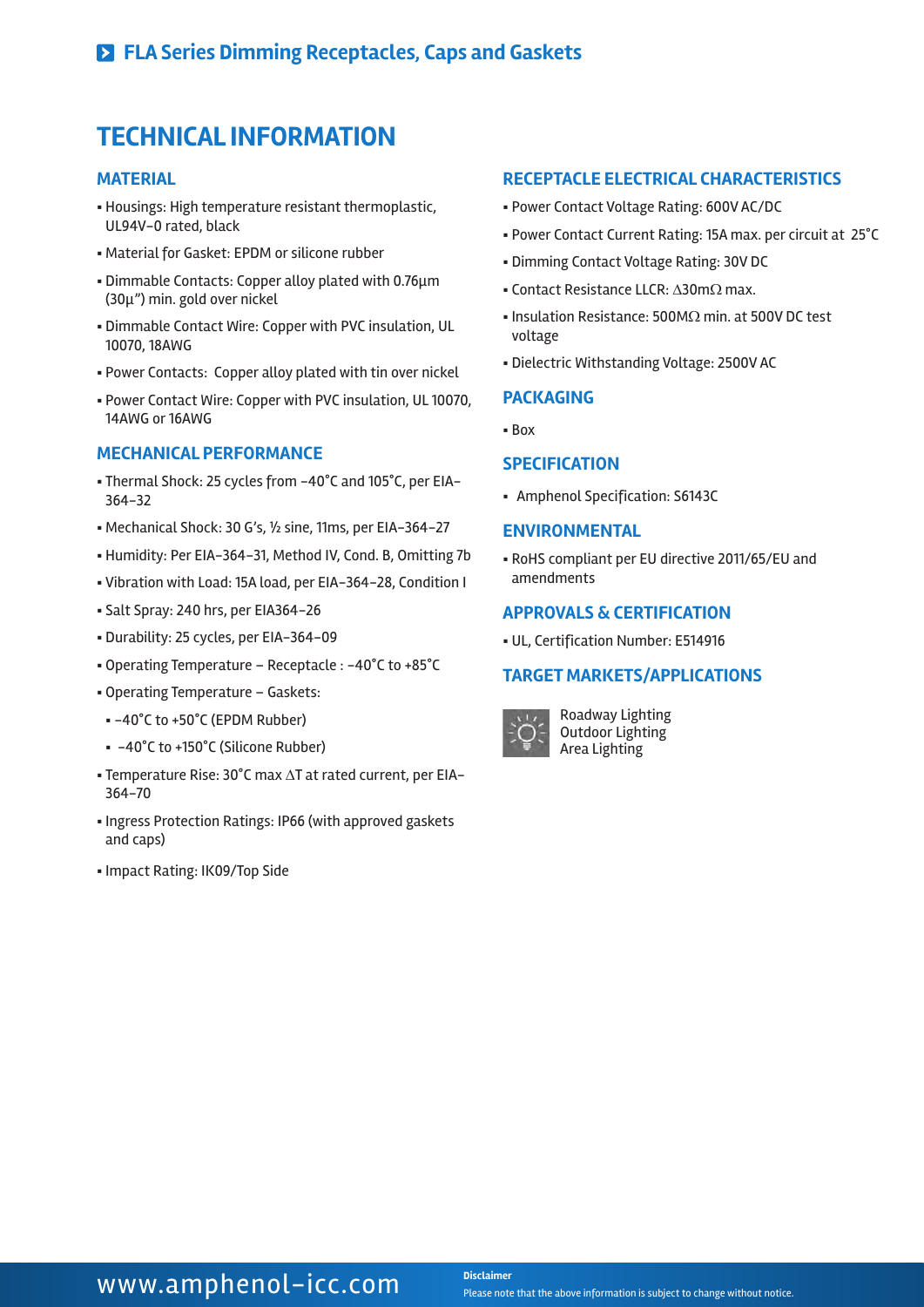### **PART NUMBER SELECTOR - FLA FIXED ROTATABLE RECEPTACLE**

|                                                                       |                                                    |                                 |  |                                                          | <b>FLA</b> |  | $\pmb{\mathsf{X}}$ | $\mathsf X$ | XX | $\pmb{\mathsf{X}}$ |  | XX |  | XX |
|-----------------------------------------------------------------------|----------------------------------------------------|---------------------------------|--|----------------------------------------------------------|------------|--|--------------------|-------------|----|--------------------|--|----|--|----|
| <b>Series</b>                                                         |                                                    |                                 |  |                                                          |            |  |                    |             |    |                    |  |    |  |    |
| <b>FLA</b><br>Series                                                  |                                                    |                                 |  |                                                          |            |  |                    |             |    |                    |  |    |  |    |
|                                                                       | ANSI C 136.41                                      |                                 |  |                                                          |            |  |                    |             |    |                    |  |    |  |    |
|                                                                       | Fixed / Rotatable                                  |                                 |  |                                                          |            |  |                    |             |    |                    |  |    |  |    |
|                                                                       | Fixed                                              |                                 |  |                                                          |            |  |                    |             |    |                    |  |    |  |    |
| R                                                                     |                                                    | Rotatable                       |  |                                                          |            |  |                    |             |    |                    |  |    |  |    |
| $\mathsf C$                                                           | Custom                                             |                                 |  |                                                          |            |  |                    |             |    |                    |  |    |  |    |
|                                                                       |                                                    |                                 |  |                                                          |            |  |                    |             |    |                    |  |    |  |    |
| <b>Number of Dimming Contacts</b><br>$\pmb{0}$<br>No Dimming Contacts |                                                    |                                 |  |                                                          |            |  |                    |             |    |                    |  |    |  |    |
| $\overline{2}$                                                        | 2 Dimming Contacts                                 |                                 |  |                                                          |            |  |                    |             |    |                    |  |    |  |    |
| 4                                                                     | 4 Dimming Contacts                                 |                                 |  |                                                          |            |  |                    |             |    |                    |  |    |  |    |
|                                                                       |                                                    |                                 |  |                                                          |            |  |                    |             |    |                    |  |    |  |    |
|                                                                       |                                                    | <b>Power Contact Wire Gauge</b> |  |                                                          |            |  |                    |             |    |                    |  |    |  |    |
| 14                                                                    |                                                    | 14 AWG                          |  |                                                          |            |  |                    |             |    |                    |  |    |  |    |
| 16                                                                    |                                                    | 16 AWG                          |  |                                                          |            |  |                    |             |    |                    |  |    |  |    |
|                                                                       | <b>Wire Options</b>                                |                                 |  |                                                          |            |  |                    |             |    |                    |  |    |  |    |
| $\mathbf{1}$                                                          |                                                    |                                 |  | -40°C to +105°C - UL AWM Style wire 1015/10070 - 600V AC |            |  |                    |             |    |                    |  |    |  |    |
| $\overline{2}$                                                        | -40°C to +150°C - UL AWM Style wire 3289 - 600V AC |                                 |  |                                                          |            |  |                    |             |    |                    |  |    |  |    |
| $\mathsf 3$                                                           | -40°C to +125°C - UL AWM Style wire 3173 - 600V AC |                                 |  |                                                          |            |  |                    |             |    |                    |  |    |  |    |
|                                                                       |                                                    |                                 |  |                                                          |            |  |                    |             |    |                    |  |    |  |    |
| <b>Connector Wire Length</b><br>30 = 305mm (Standard)<br>30           |                                                    |                                 |  |                                                          |            |  |                    |             |    |                    |  |    |  |    |
|                                                                       |                                                    |                                 |  |                                                          |            |  |                    |             |    |                    |  |    |  |    |
|                                                                       | <b>Other Options</b>                               |                                 |  |                                                          |            |  |                    |             |    |                    |  |    |  |    |

| <b>Other Options</b> |                      |  |  |  |  |
|----------------------|----------------------|--|--|--|--|
| [blank]              | Standard             |  |  |  |  |
| $01 - 99$            | <b>Other Options</b> |  |  |  |  |

## **PART NUMBERS – RECEPTACLES /EXAMPLES**

| <b>Descrption</b>                                                                         | <b>Part Numbers</b> |
|-------------------------------------------------------------------------------------------|---------------------|
| FLA Fixed Receptacle NEMA ANSI C136.41, No Dimming Contacts, 14AWG, 105C Wire Insulation  | FLA-0141-30         |
| FLA Fixed Receptacle NEMA ANSI C136.41, 4 Dimming Contacts, 16AWG, 105C Wire Insulation   | FLA-4161-30         |
| FLA Rotatable Receptacle NEMA ANSI C136.41, 2 Diming Contacts 14AWG, 105C Wire Insulation | FLA-R2141-30        |

All receptacles feature 3 twist-lock power contacts

## **WWW.amphenol-icc.com** Disclaimer